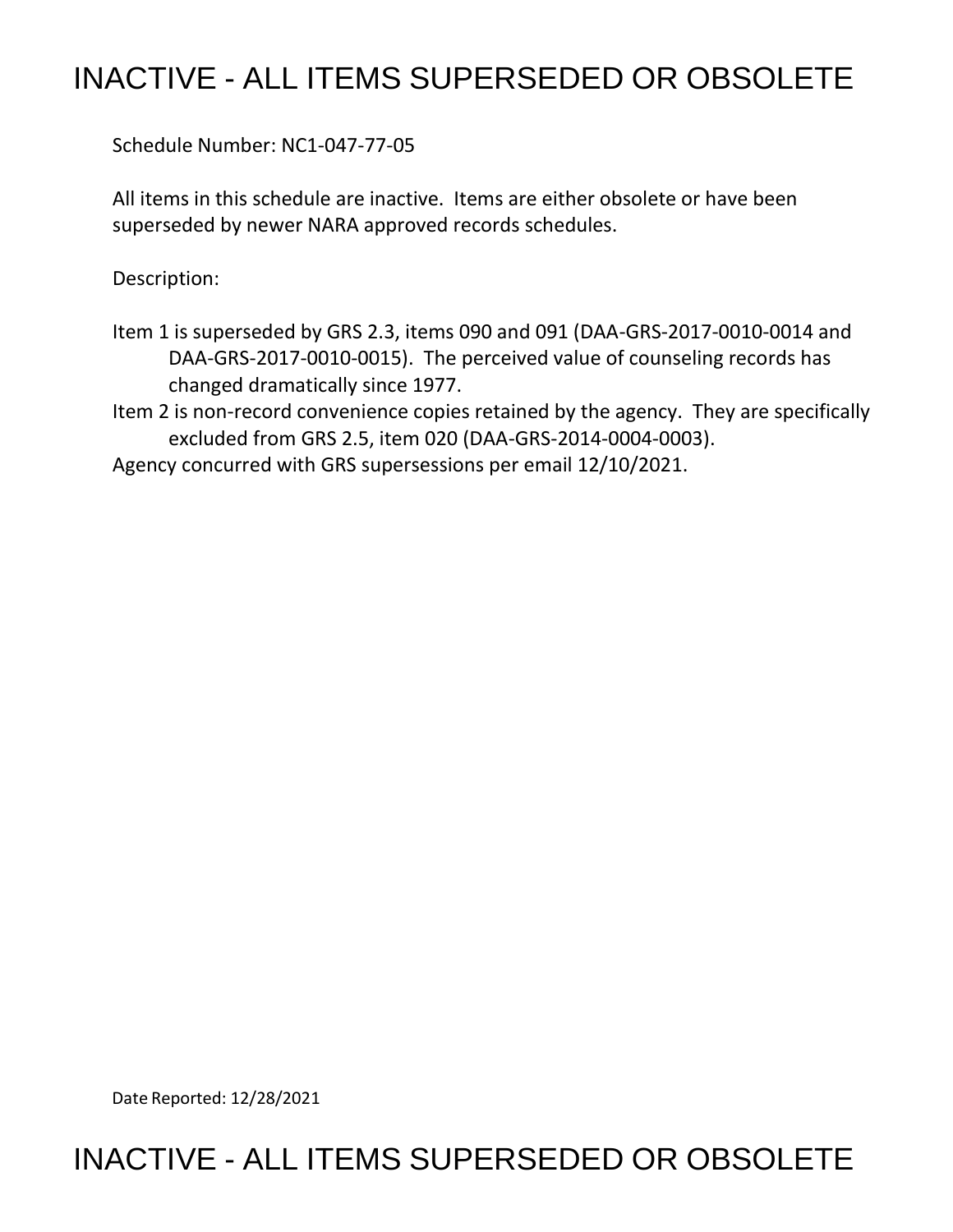| Revised November 1951                                                                                 | Standard Form 'No. 115.<br>Prescribed by General Services<br>RECULET FOR AUTHORITY                                                                                                                                                                                                                                                                                                                                                                                                                                                                                                                                                                                                                                                                                                                                                                                                                                                                                 |                                                                       |                                     | <b>LEAVE BLANE</b>                                                                             |                                               |  |
|-------------------------------------------------------------------------------------------------------|--------------------------------------------------------------------------------------------------------------------------------------------------------------------------------------------------------------------------------------------------------------------------------------------------------------------------------------------------------------------------------------------------------------------------------------------------------------------------------------------------------------------------------------------------------------------------------------------------------------------------------------------------------------------------------------------------------------------------------------------------------------------------------------------------------------------------------------------------------------------------------------------------------------------------------------------------------------------|-----------------------------------------------------------------------|-------------------------------------|------------------------------------------------------------------------------------------------|-----------------------------------------------|--|
|                                                                                                       | Administration<br>$GSA$ Reg. $3 - IV - 106$<br>TO DISPOSE OF RECORDS<br>115-103                                                                                                                                                                                                                                                                                                                                                                                                                                                                                                                                                                                                                                                                                                                                                                                                                                                                                    |                                                                       | DATE RECEIVED                       | JOB NO.                                                                                        |                                               |  |
|                                                                                                       | (See Instructions on Reverse)                                                                                                                                                                                                                                                                                                                                                                                                                                                                                                                                                                                                                                                                                                                                                                                                                                                                                                                                      |                                                                       | <b>NBV 19 1976</b><br>DATE APPROVED |                                                                                                |                                               |  |
| TO: GENERAL SERVICES ADMINISTRATION,<br>NATIONAL ARCHIVES AND RECORDS SERVICE, WASHINGTON, D.C. 20408 |                                                                                                                                                                                                                                                                                                                                                                                                                                                                                                                                                                                                                                                                                                                                                                                                                                                                                                                                                                    |                                                                       | NC 1                                | $47 - 77 - 5$                                                                                  |                                               |  |
| 1. FROM (AGENCY OR ESTABLISHMENT)                                                                     |                                                                                                                                                                                                                                                                                                                                                                                                                                                                                                                                                                                                                                                                                                                                                                                                                                                                                                                                                                    |                                                                       | NOTIFICATION NTO AGENCY             |                                                                                                |                                               |  |
| Department of Health, Education, and Welfare                                                          |                                                                                                                                                                                                                                                                                                                                                                                                                                                                                                                                                                                                                                                                                                                                                                                                                                                                                                                                                                    |                                                                       |                                     | In accordance with the provisions of 44 MU SYC<br>3303a the disposal request, including-amend- |                                               |  |
| 2. MAJOR SUBDIVISION                                                                                  |                                                                                                                                                                                                                                                                                                                                                                                                                                                                                                                                                                                                                                                                                                                                                                                                                                                                                                                                                                    |                                                                       |                                     | be stamped "disposal not approved" or?                                                         | ments, is approved except for items that may" |  |
| Social Security Administration<br>3. MINOR SUBDIVISION                                                |                                                                                                                                                                                                                                                                                                                                                                                                                                                                                                                                                                                                                                                                                                                                                                                                                                                                                                                                                                    |                                                                       | "withdrawn" in column 10.           |                                                                                                |                                               |  |
| Office of Human Resources                                                                             |                                                                                                                                                                                                                                                                                                                                                                                                                                                                                                                                                                                                                                                                                                                                                                                                                                                                                                                                                                    |                                                                       |                                     |                                                                                                |                                               |  |
| 4. NAME OF PERSON WITH WHOM TO CONFER<br>5. TEL. EXT.                                                 |                                                                                                                                                                                                                                                                                                                                                                                                                                                                                                                                                                                                                                                                                                                                                                                                                                                                                                                                                                    |                                                                       | 11 - 30 -<br>Date                   | thivist                                                                                        |                                               |  |
| George S. Yamamura                                                                                    |                                                                                                                                                                                                                                                                                                                                                                                                                                                                                                                                                                                                                                                                                                                                                                                                                                                                                                                                                                    | 594-5770                                                              |                                     |                                                                                                |                                               |  |
|                                                                                                       | <b>6. CERTIFICATE OF AGENCY REPRESENTATIVE:</b>                                                                                                                                                                                                                                                                                                                                                                                                                                                                                                                                                                                                                                                                                                                                                                                                                                                                                                                    |                                                                       |                                     |                                                                                                |                                               |  |
|                                                                                                       | I hereby certify that I am authorized to act for the head of this agency in matters pertaining to the disposal of records, and that the records described in this list or                                                                                                                                                                                                                                                                                                                                                                                                                                                                                                                                                                                                                                                                                                                                                                                          |                                                                       |                                     |                                                                                                |                                               |  |
| schedule of _                                                                                         | _pages are proposed for disposal for the reason indicated: ("X" only one)<br>The records have                                                                                                                                                                                                                                                                                                                                                                                                                                                                                                                                                                                                                                                                                                                                                                                                                                                                      |                                                                       |                                     |                                                                                                |                                               |  |
| A                                                                                                     | The records will cease to have sufficient value<br>в<br>ceased to have suffi-<br>to warrant further retention on the expiration<br>of the period of time indicated or on the occur-<br>cient value to warrant                                                                                                                                                                                                                                                                                                                                                                                                                                                                                                                                                                                                                                                                                                                                                      |                                                                       |                                     |                                                                                                |                                               |  |
| further retention.                                                                                    | rence of the event specified.                                                                                                                                                                                                                                                                                                                                                                                                                                                                                                                                                                                                                                                                                                                                                                                                                                                                                                                                      |                                                                       |                                     |                                                                                                |                                               |  |
|                                                                                                       |                                                                                                                                                                                                                                                                                                                                                                                                                                                                                                                                                                                                                                                                                                                                                                                                                                                                                                                                                                    |                                                                       |                                     |                                                                                                |                                               |  |
| 11/15/76<br>(Date)                                                                                    | Russell O                                                                                                                                                                                                                                                                                                                                                                                                                                                                                                                                                                                                                                                                                                                                                                                                                                                                                                                                                          | (Signature of Agency Representative)                                  |                                     | (Title)                                                                                        | Dept. Records Mgt. Officer                    |  |
| 7.<br><b>ITEM NO.</b>                                                                                 |                                                                                                                                                                                                                                                                                                                                                                                                                                                                                                                                                                                                                                                                                                                                                                                                                                                                                                                                                                    | 8. DESCRIPTION OF ITEM<br>(WITH INCLUSIVE DATES OR RETENTION PERIODS) |                                     | 9.<br>SAMPLE OR<br>JOB NO.                                                                     | 10.<br><b>ACTION TAKEN</b>                    |  |
|                                                                                                       | RECORDS RETENTION AND DISPOSAL SCHEDULES<br>Employee Counseling Case Files<br>These files are accumulated in the course of providing<br>counseling services to individual SSA employees.<br>Included in an individual's file are reports of<br>interviews and contacts, analyses, and similar records.<br>Destroy 6 months after termination of counseling.<br>Disability Retirement Files<br>Documents relating to individual disability retirees.<br>Included in an individual's file is a copy of the<br>application for disability retirement, physician's<br>statements and medical reports, statements by super-<br>visors, and similar documents. There are capies<br>of documents setund to the official<br>Destroy 1 month after disability retirement is approved<br>or denied by Civil Service Commission. Note: In cases<br>of reconsideration and/or appeal, retain documentation<br>until final resolution of the case.<br>$C$ see to hence $122260$ |                                                                       |                                     |                                                                                                |                                               |  |